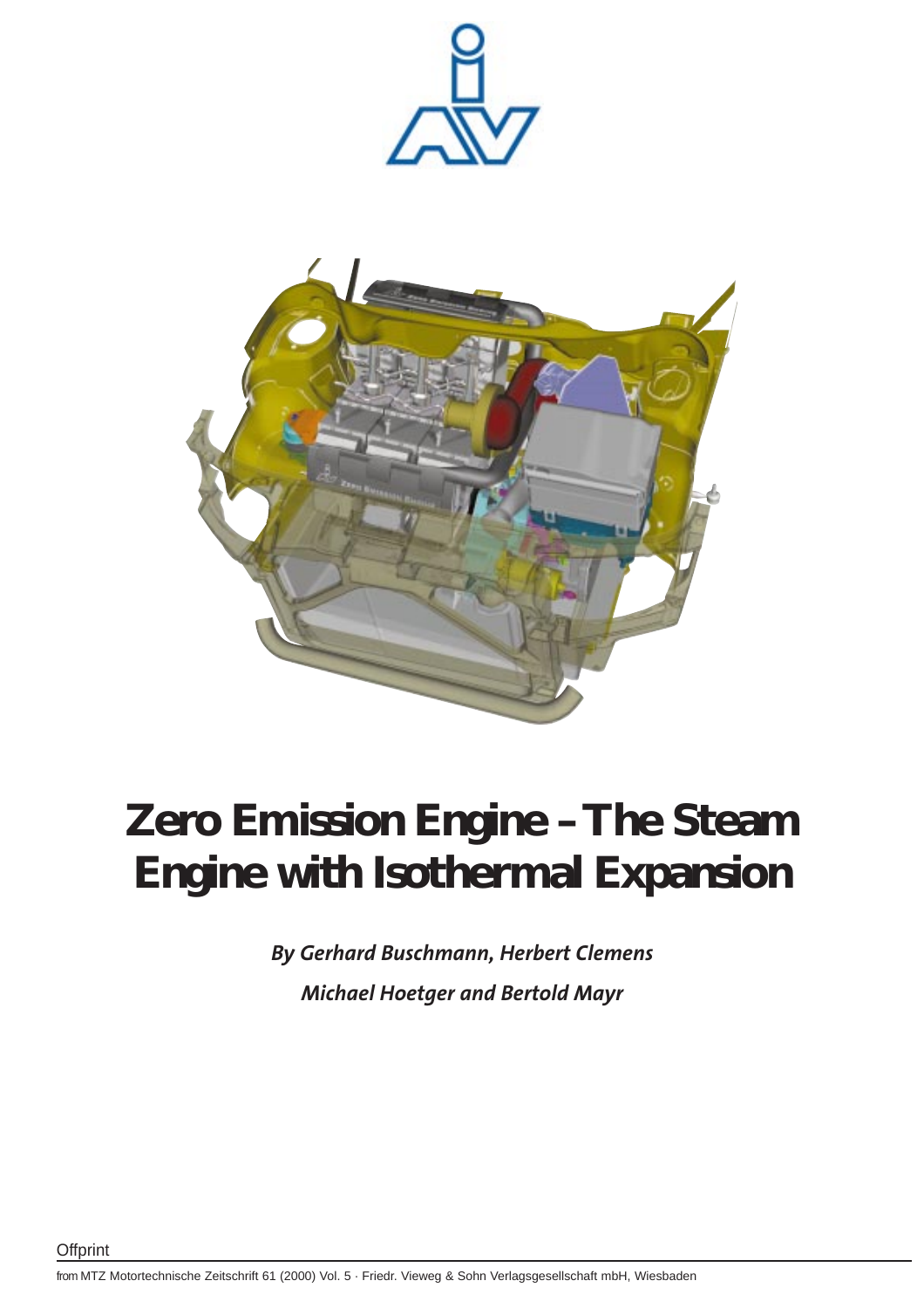# **Zero Emission Engine – The Steam Engine with Isothermal Expansion**



Since the middle of the 1990s, IAV GmbH, Ingenieurgesellschaft Auto und Verkehr, in Berlin has been working on an innovative concept for a SULEV power unit.This development involves an advanced steam engine with a high-performance burner which features extremely low pollutant emission.This report presents the entire project and the current status of work.The forecast section describes the ongoing progress and the planned orientation of the project.

#### **1 Introduction**

In the early 1990s, the first publications appeared with information on extremely compact and low-emission atmospheric burners. Indications of nitrogen-oxide concentrations of less than 10 ppm, and HC and CO emissions at the very limit of detection, gave rise to the idea at IAV to engineer a vehicle powertrain using this type of burner,

and to examine whether such engines would conform to the SULEV standard.

An innovative powertrain must offer a good compromise of a great variety of requirements, demonstrate the potential of operation equivalent in all the essential characteristics of current internal combustion engines and promise superiority to such conventional engines in the future.

**Figure 1** describes these requirements. Such an innovative powertrain must also offer an overall concept amenable to series production; individual outstanding characteristics would by no means be able to compensate for serious shortcomings.

At IAV, various powertrain concepts were discussed for the combination with the new high-performance burners. The steam engine proved to be the most promising compromise for the stated objective. The conception of the theoretical steam engine chosen was modified such that it promised to be suitable for applications in stationary operation, especially for small unit-type district-heating power stations – as well as for highly dynamic vehicle operation. The concept was declared to represent a zeroemission engine (ZEE).

In the IAV development team, which was initially small, the realisation grew that the ZEE could not successfully be treated with euphoric pioneering spirit – but rather neutrally, with solid engineering work. In this sense, the present article is intended as a contribution to discussion on a highly interesting object of development, and as a report on the results of development until now.

#### **2 Point of Departure for the Development of an Advanced Steam Engine**

In retrospect, the development activities of the early 1970s were significant, in view of upcoming emission legislation in California, as a move towards the objective of developing steam engines as vehicle power units. ([2]-[5])

The benefits were interesting even then: low exhaust emissions without exhaustgas after-treatment, modest requirements with respect to fuel type and quality, and a highly favourable torque curve. Consequently, it was seen that a conventional transmission system was not necessary.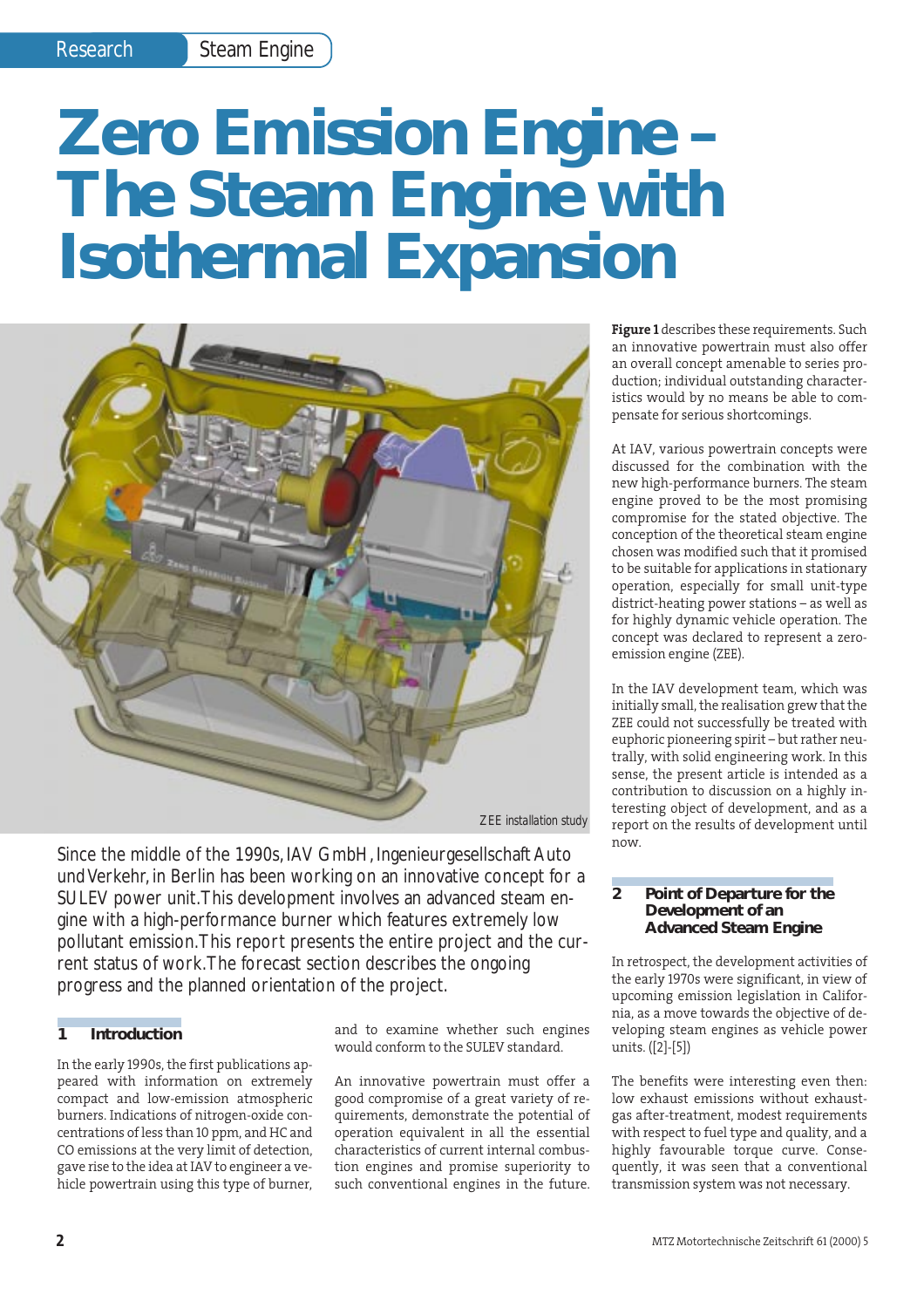### Steam Engine **Research**

There were, however, serious shortcomings, such as only moderate efficiency, high weight and lack of regulation possibility. The low efficiency was due to the restricted selection of materials possible at that time, and the resulting low steam temperatures. Microelectronics, controllers and actuators at the present level were unknown.

It was therefore deemed imperative for the present project to concentrate attention on especially these areas for the new development of the desired steam engine: a ZEE. But how can one begin with such development when there was almost no previous experience in this area? The following will elaborate on the prerequisites which form the basis for future project work on the ZEE.

#### **2.1 The ZEE Concept**

As early as the first calculated estimates it became clear that SULEV would represent no conceptional problem for the application of an advanced, low-emission burner. The real challenge, however, lies in the conversion of thermal to mechanical energy, while retaining all the familiar characteristics of modern motor vehicles.

A fundamental study of the operational cycle proved to be essential, since the efficiency and the fuel consumption would represent a decisive characteristic for acceptance of the concept.

Upon investigation of the process control employed in highly developed steam power plants, it becomes highly apparent that such systems always employ multiple expansion and intermediate superheating steps to enhance their efficiency. From the thermodynamic standpoint, this amounts to an approximation of an isothermal expansion cycle. In steam turbines, it is not possible to directly admit the required flow of heat during the expansion phase.

The situation is more favourable with a reciprocating internal combustion engine. Compared to turbines, such engines possess a much higher surface-to-volume ratio, with appreciably more wall surface available for heat transfer. The great advantage of an isothermal cycle is the greater efficiency in comparison to the classic Rankine cycle.

**Figure 2** shows the concept of the ZEE in an initial test set-up. The surfaces of the expansion chamber, shown greatly enlarged, are heated by a burner. The still-hot exhaust gas then heats the feed water of the closed steam cycle to a supercritical temperature in a compact steam generator. Waste heat which must be dissipated is transferred via two heat exchangers and the burner cooling systems into the feed water. This configuration optimally exploits the efficiency potential of the isothermal steam engine.

*Dipl.-Ing. Gerhard Buschmann Director of Business Area Engines/ Drives at IAV GmbH*

The Autors:



*Dipl.-Ing. Herbert Clemens responsible for Valve Control Concepts ZEE and Assistant Technical Manager ZEE*

*Dipl.-Ing. Michael Hoetger Technical Manger ZEE and Division Manger Concepts*



*Dr.-Ing. Bertold Mayr Managing Director of IAV GmbH*





*Figure 1: Marketability and customer acceptance demands for future powertrains*

For the operational state of the steam, the following compromise was achieved between feasibility and the actual goal of the ZEE:

- Steam pressure  $p_s = 100$  bar
- Steam temperature downstream of the evaporator  $T_s = 800$  °C.

#### **2.2 The Supported Project**

Preliminary studies established that the idea of the ZEE was feasible. The next step in a development project was to define the goal. The following was chosen as an objective for the preliminary work: to determine whether the ZEE is suited to serve as a serious alternative to conventional motor-vehicle power units, and whether the ZEE, after successfully achieving the engineered characteristic values, would represent a concept which could be pursued up to the start of actual vehicle production.

In order to be able to answer this question, IAV decided to initiate a development pro-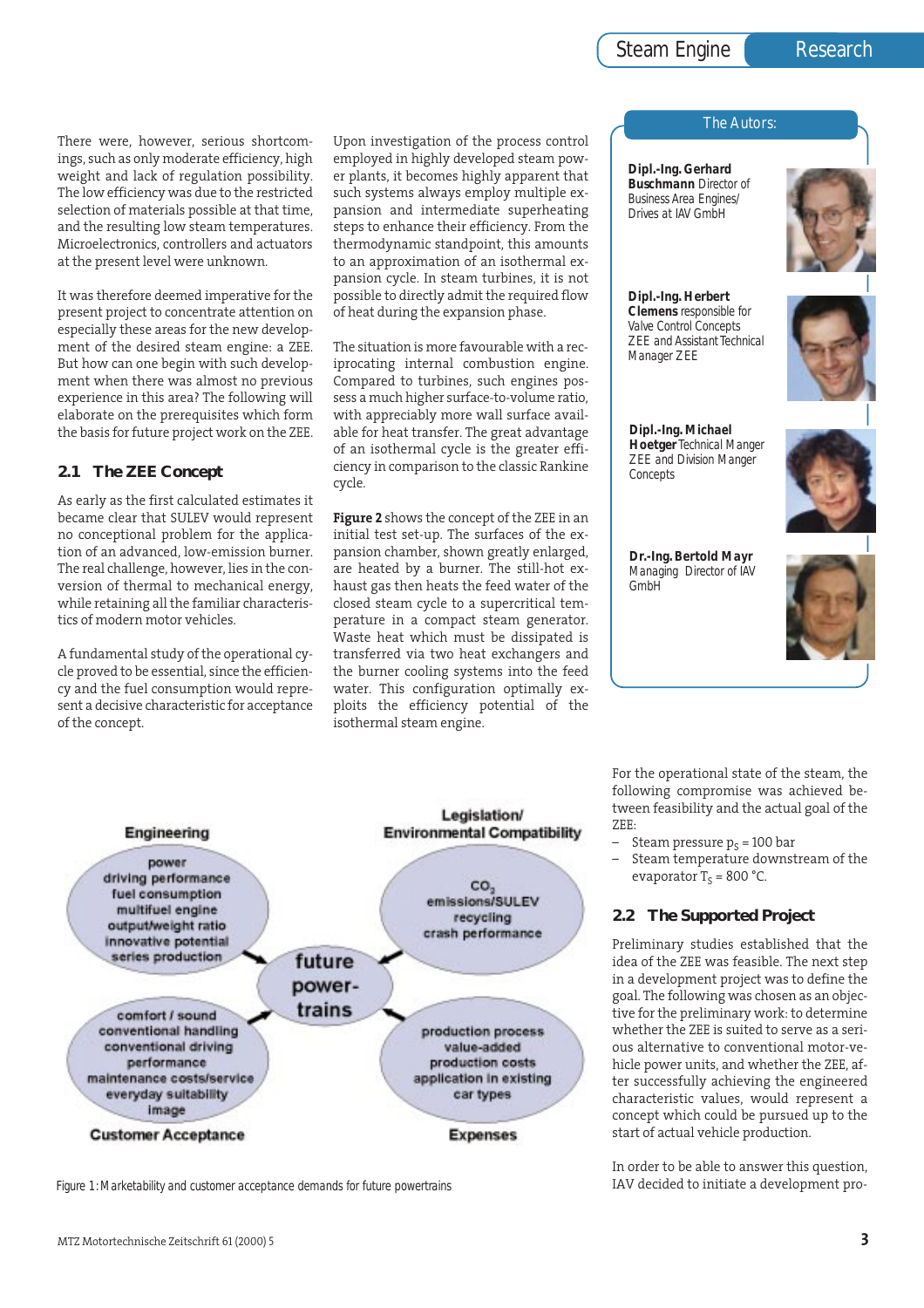

*Figure 2:Thermodynamic process of the ZEE with addition of heat (isothermal) during expansion*

ject for the ZEE. In this initial phase, a feasibility study, IAV found its project partners and organized a team consisting of engineers, project managers and financing experts.

With the aid of public support and financing shares contributed by the project partners, it was possible to secure the required financing volume of almost 30 million Deutsche marks. The following public sources contributed to the project: the Sen-

ate of Berlin, with Senate Administrations for Environment and Technology, Economics, and Business Operations; the Senate Administration for Construction, Housing, and Transport; and the technological foundation Innovationszentrum Berlin. Without the support of these institutions, this project would not have been possible. The goal of the ZEE project is the development, construction and testing of ZEE prototypes for stationary operation in application for unit-type district-heating power stations, as well as for dynamic vehicle operation. Another objective is to draw definite conclusions on whether the ZEE is capable of being developed up to the point of series production.

As of now, 70 staff at IAV GmbH are assigned to the development of the ZEE. Forty additional experts are assigned to the project in the partner companies: Berlin Ober-

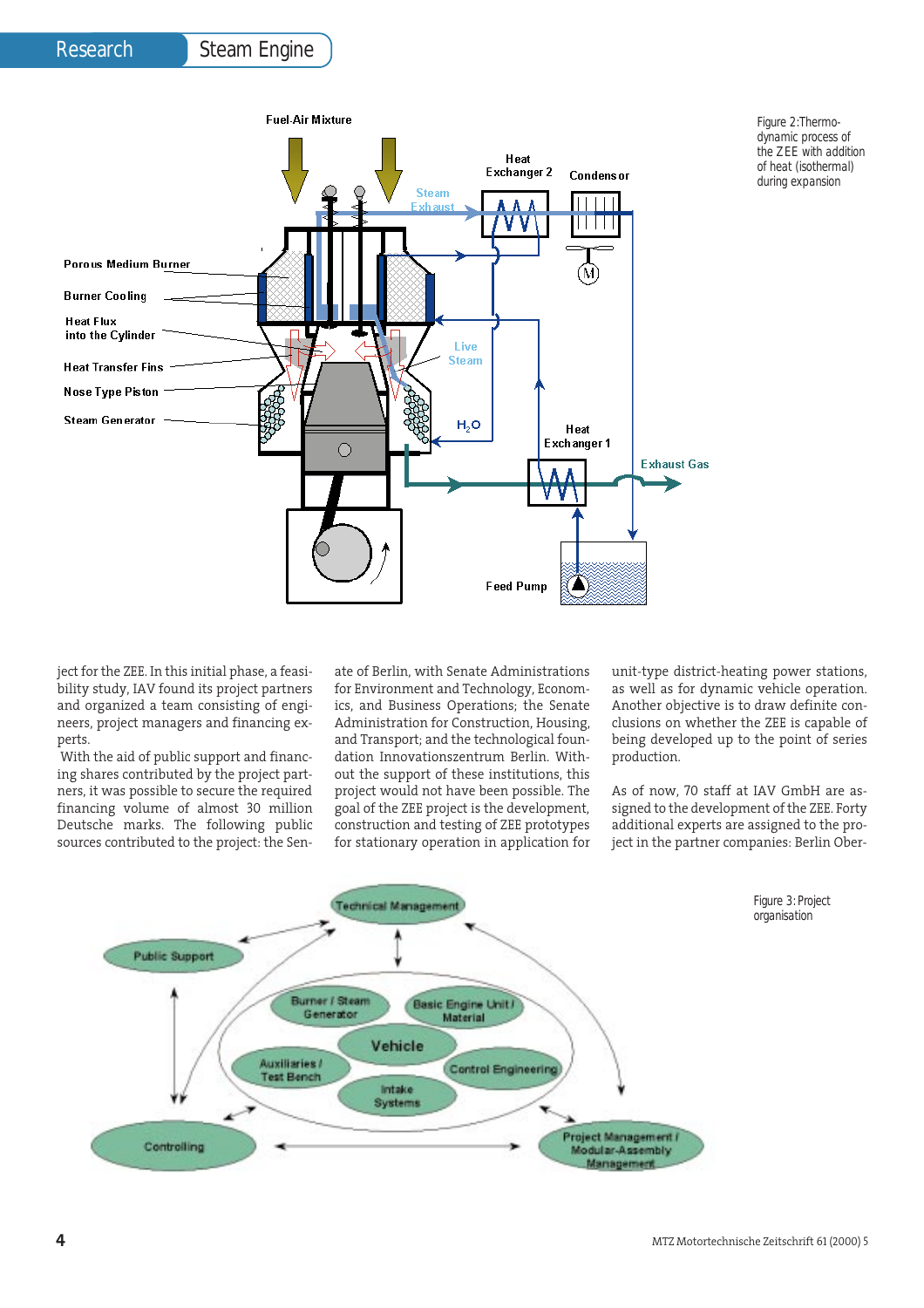spree Sondermaschinenbau GmbH, Motoren GmbH Greiner, Sachsenring Entwicklungsgesellschaft mbH, Britze Elektronik Gerätebau GmbH, the Institute of Fluid Mechanics at the University of Erlangen and the Institute of Mineralogy at the Free University of Berlin.

#### **2.3 Project Organization**

**Figure 3** schematically shows the organisational structure of this research project. One objective was to enable interdisciplinary work in a team. Motivation, information exchange and creativity enjoyed top priority. This team was supported by technical leadership and by a tightly organized finance and project-control staff – in order to minimise organisational demands on the development staff and to concentrate all activities on the common goal. As Figure 3 shows, the breakdown of responsibility basically follows vehicle powertrain functions, so-called modular assemblies. One modular-assembly manager is responsible, with his staff, for each particular area of work.

One fact is essential, however. The functions described here do not involve isolated departments: rather, the entire staff is one development team which is also responsible in its entirety for the results of the project.

#### **3 Focal Points of the Development Work**

The ZEE01 engine built for study purposes in the context of the feasibility study was further developed after approx. one year of basic work.

The ZEE02 engine followed, and was primarily intended to clarify fundamental questions; it was designed and built as a single-cylinder research engine, **Figure 4**. In addition, the construction of completely new set-ups was required to provide suitable testing systems for the engines and the modular assemblies. As a result, component test benches and test systems are now available for all modular assemblies of the engine.

A series of software tools furthermore supports the conceptional planning, the design and the analysis of the ZEE functions. New development of this software was also necessary.



*Figure 4: ZEE02 research engine*

The following questions were investigated:

- Is approximation to isothermal process control possible, and what efficiency potential results from this?
- Is it potentially feasible to lie significantly within the levels of the SULEV standard?
- What tribological systems (material combinations) are suitable?
- Is pure hydro-lubrication of the basic engine feasible?
- What materials can withstand the great thermal demands?
- Which jointing and sealing technologies can be applied here?
- What requirements must a newly developed controller satisfy?
- How will the machine react to sudden load variations?

The ZEE02 is shown in **Table 1**.

#### **3.1 Operational Cycle**

**Figure 5** depicts the equivalent thermodynamic cycle of a steam engine of conventional design (the Rankine cycle). It features isentropic expansion  $(3 \rightarrow 4)$  and a process with isothermal expansion (3  $\rightarrow$  4') on the

*Table 1: Main measures ZEE02*

| Cylinder bore:          | 74 mm                 |
|-------------------------|-----------------------|
| Stroke:                 | 75 mm                 |
| Displacement:           | 322 cm <sup>3</sup>   |
| Mode of operation:      | 2-stroke              |
| Cylinder output rating: | 8.5 kW                |
| At a speed of:          | 2000 rpm              |
| Maximum speed:          | 2500 rpm              |
| Maximum torque:         | 137 Nm                |
| At a speed of:          | $200$ rpm             |
| Burner output rating:   | $2 - 40$ kW           |
|                         | (infinitely variable) |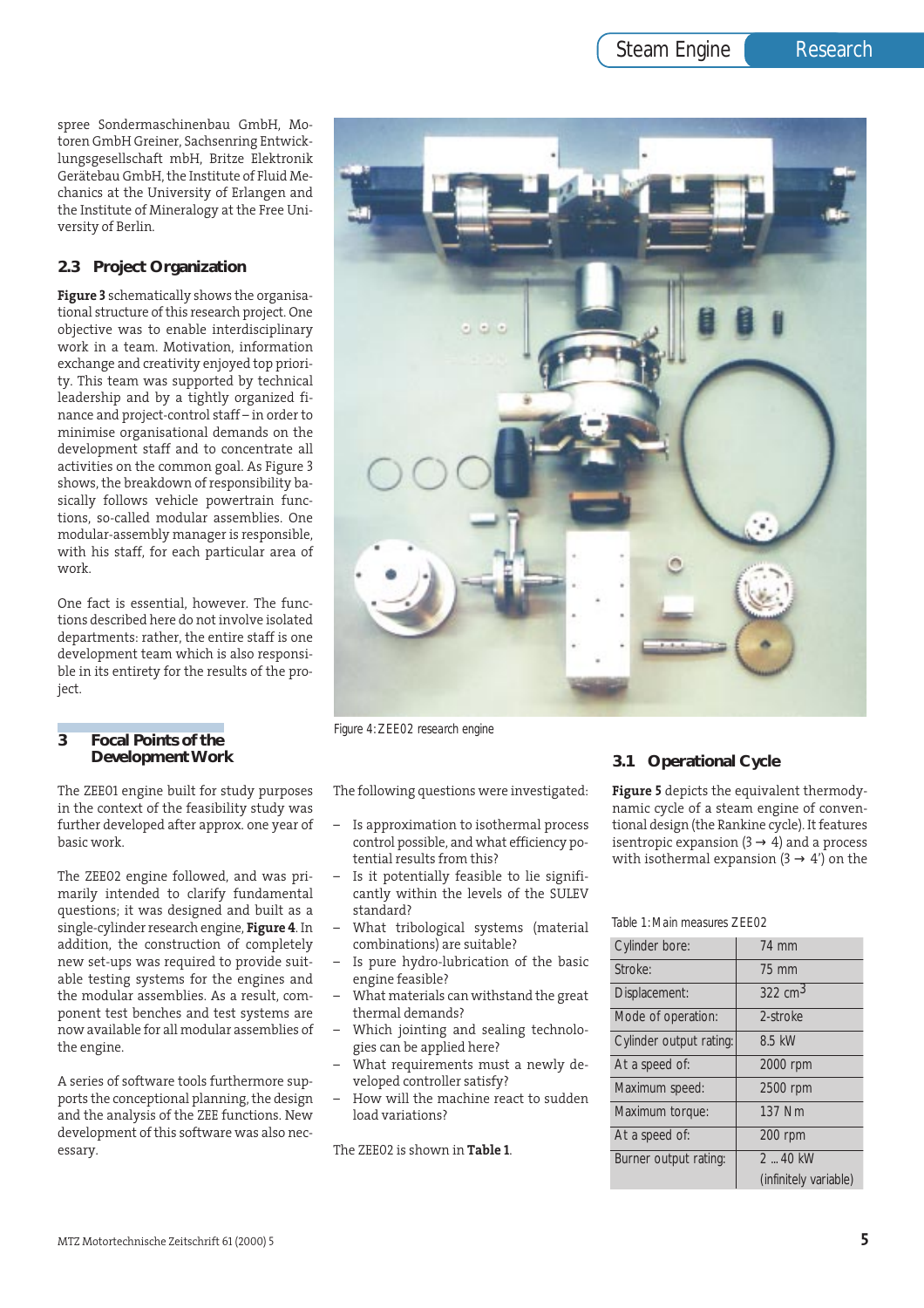

*Figure 5: Comparison of the steam cycles: rankine cycle and isothermal ZEE cycle*

T-s and p-V diagram. It is apparent that the work capability of the isothermal cycle mode is greater for equal maximum temperatures (evident from the larger enclosed area on the diagram). This follows as a matter of course, since heat continues to be introduced during the expansion step. A comparison of the two cycle courses on the T-s diagram discloses the following difference in thermal efficiency.

For the project-design steam pressure of  $p_S$  $= 100$  bar and a steam temperature of  $T_s =$ 800 °C, an ideal Rankine cycle will result in an efficiency of 36.8 %. Isothermal process control will enable an efficiency of 50.3 % – which, to be sure, lies near the optimal Carnot efficiency:

 $\eta_{Carnot} = (1 - T_{min}/T_{max}) \cdot 100\% = 65.2\%$ 

With the exception of the curve of the process involving expansion, and apart from the required exhaust-steam heat exchanger in the case of isothermal operation, the remainder of the steam cycle is designed identically as for the Rankine cycle. With its primary components of condenser, feed pump and steam generator, it also consists of the same components as for a Rankine cycle. Owing to the insufficient heat resistance of a number of subcontracted components (especially the control fittings for the steam cycle), and due to the lack of alternatives in this performance class, it was not possible during testing to achieve the project-design operational conditions which had been targeted. It was therefore necessary to reduce the pressure and temperature to moderate values: T = 500 $^{\circ}$ C and p = 50 bar.

The p-V diagram in Figure 5 presents a schematic representation of the effects of the various process-control types in the powertrain. The following aspects must be taken into sufficient account for the design of the engine operation cycle:

- The useful speed range of a steam engine is restricted owing to the conditions of flow within the steam generator and inside the intake components. High performance requires large flow cross-sections, but the ability to precisely meter out the flowing medium dictates small cross-sections. This imposes a maximum engine speed limit of 2,500 rpm.
- This maximum speed is high for steam engines (the usual speed is within the range of 800 ... 1,200 rpm), and it prevents the use of a slide valve for control. For this reason, poppet valves are used.
- The long-term concept developed by IAV for a compact powertrain capable of effective implementation for motor vehicles features a two-stroke principle with outlet ports, without a crosshead and without double-acting pistons.
- The optimisation of efficiency during the concept phase demands a power control system which ideally functions without a throttle – and which is implemented by variable intake-valve closing and by control of the initiation of compression by variable outlet-valve closing.

For the case represented by equal indexed work at the piston ( $W_{KA} = \oint p \ dV$ ), the intake-valve closing is appreciably earlier, owing to isothermal process control. Less steam consumption consequently results.

An additional significant question for the design of the engine operational cycle concerns the medium of operation. IAV studies disclosed that the classical medium for steam engines – pure water – also represents the best compromise for the ZEE as well. The thermodynamic and calorific data of this medium played a role in this decision, in addition to the following factors: aspects of temperature stability, the position of melting and boiling points, the necessity for hermetically sealed plant technology, and – finally – the environmental compatibility of the medium. Disadvantages of water as a steam-engine medium include its great heat of evaporation and the danger of freezing.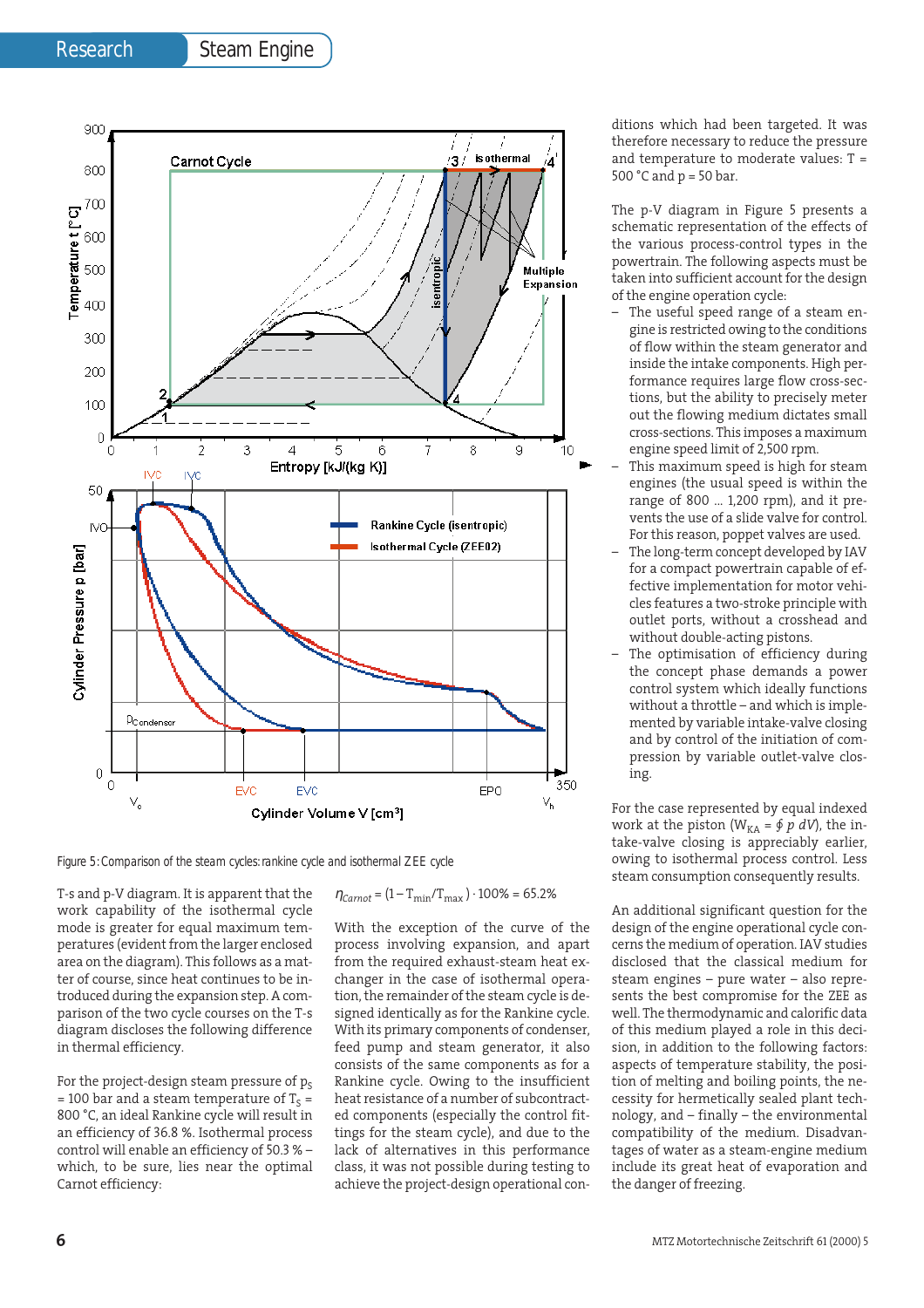#### **3.2 Materials and Tribology**

Conventional steam engines operate with oil lubrication. Great care must be taken to prevent oil from entering the steam cycle – and to prevent excessive water concentrations in the oil.

Lubrication oils are limited in their capabilities to withstand high temperatures. As a result, the respective components must be cooled or the temperature of the live steam must be limited. At the same time, however, a cursory study of the thermal efficiency of the ideal Carnot cycle reveals that the difference of the temperature extremes realised in the cycle must be designed to be as great as possible. Since there is a lower limit to the cycle temperature – as dictated by the transfer of heat to the environment and by the crystallisation of water – the maximum temperature must be as high as possible in order to achieve appreciable efficiency. The use of oil therefore generally opposes the raising of the temperature level and, in turn, of the efficiency. This effect becomes especially important upon consideration of an isothermal process. For this reason, logic compels the use of water or steam for lubrication of the ZEE. **Figure 6** depicts the various aspects which are related to the topic of material selection:

Since water exerts a highly corrosive action at high temperatures and in the presence of oxygen, the material selected for use must be highly resistant to oxidation. Most ceramic substances for such uses satisfy this condition – as well as nickel alloys and steel resistant to high temperatures.

The decision not to use a crosshead structure eliminates the sealing of the process compartment by means of rod sealing. Since it will not be possible to eliminate blow-by even with the use of piston rings, water will build up in the crankcase. This requires a tribological system which is water-tolerant or which is capable of operating dry. It has proven effective to use carbon-ceramic components for sliding contact against lapped and hardened steel surfaces or against ceramic surfaces. From the current standpoint, therefore, the preferred solution here would involve a carbon piston and carbon ring in conjunction with a nitrided or special-finish cylinder liner. Carbon materials evidently offer a great potential for application with current technologies.

In the area of the crankshaft bearing system, a roller bearing is currently being employed which ensures perfectly satisfactory function with water as a coolant and lubricant. Further work is being conducted on a sliding-bearing system for the crankshaft and the connecting rods. Tests are also taking place on using additives in the water, in order to enhance abrasion protection, increase viscosity and provide frost protection.

These developments are a long way from completion. They involve genuine fundamental work in which even experts in these fields have astonishingly great difficulty in making reliable predictions. The dependence of reproducibility on the exact maintenance of initial conditions calls chaotic systems to mind. Through close collaboration with project partners, specialised companies and materials-science institutes, we have in the meantime succeeded in establishing a basic stock of material combinations which have proved effective in tests on the ZEE. They have already undergone initial successful applications in the series-production development of conventional engines.

#### **3.3 Burner**

The burner must satisfy a great number and variety of requirements. It must feature extremely low-emission operation, compact dimensions and as high a level of power-output modulation as possible. The so-called porous medium burner, **Figure 7**, fulfils all these stated requirements. A further advantage of this type of burner is its freedom of shape, with the result that its design form can be adapted to the prevailing installation conditions. These porous medium burners do not operate with an open flame. Rather, they represent a thermal reactor whose temperature is controlled via a burner cooling system (see Figure 2), in order to prevent thermal NO. The chemical reactions take place in hollow compartments (the pores) inside the burner. These compartments are large enough so that their surface-area/volume ratio (expressed by the Péclet number) allows a reaction, but prevents the proliferation of an individual flame front. In addition, the porous medium structure conducts the resultant heat and ensures a compensated and controllable temperature balance throughout the entire burner.

The so-called ring burner produced for the ZEE02 has a thermal output rating of 40 kW with an air ratio of 1.5. This porous medium burner was operated for natural gas and gasoline with practically identical resultant



*Figure 6: High-performance materials of the ZEE02*



| · Low Emissions<br>CO, HC and soot at the very limit of detection<br>NO_liess than 6 ppm |  |
|------------------------------------------------------------------------------------------|--|
| · Extremely High Load Capacity                                                           |  |
| Power / Volume Ratio<br>30 MW/m <sup>1</sup>                                             |  |
| Power / Cross-Sectional Area<br>3 MW/m <sup>1</sup>                                      |  |
| - High Power Dynamic Range (5% - 100%)                                                   |  |
| · Freedom of Form                                                                        |  |
| · Entire Combustion Reaction Completed in                                                |  |
| Porous Medium                                                                            |  |
| · Multifuel Operation                                                                    |  |

*Figure 7: Porous medium burner of the ZEE02*

pollutant concentrations. Operation with diesel oil will likewise be possible after the introduction of low-sulphur fuel. There is no objection to operating the burner with any other combustible substance: the only condition is that this substance is available in a gaseous form – or that it allows itself to be atomised sufficiently to produce a sufficiently homogeneous mixture. In this sense, the burner is truly a multi-fuel system, and it is only the admixing circumstances or the vaporiser unit which must be adapted to the respective fuels.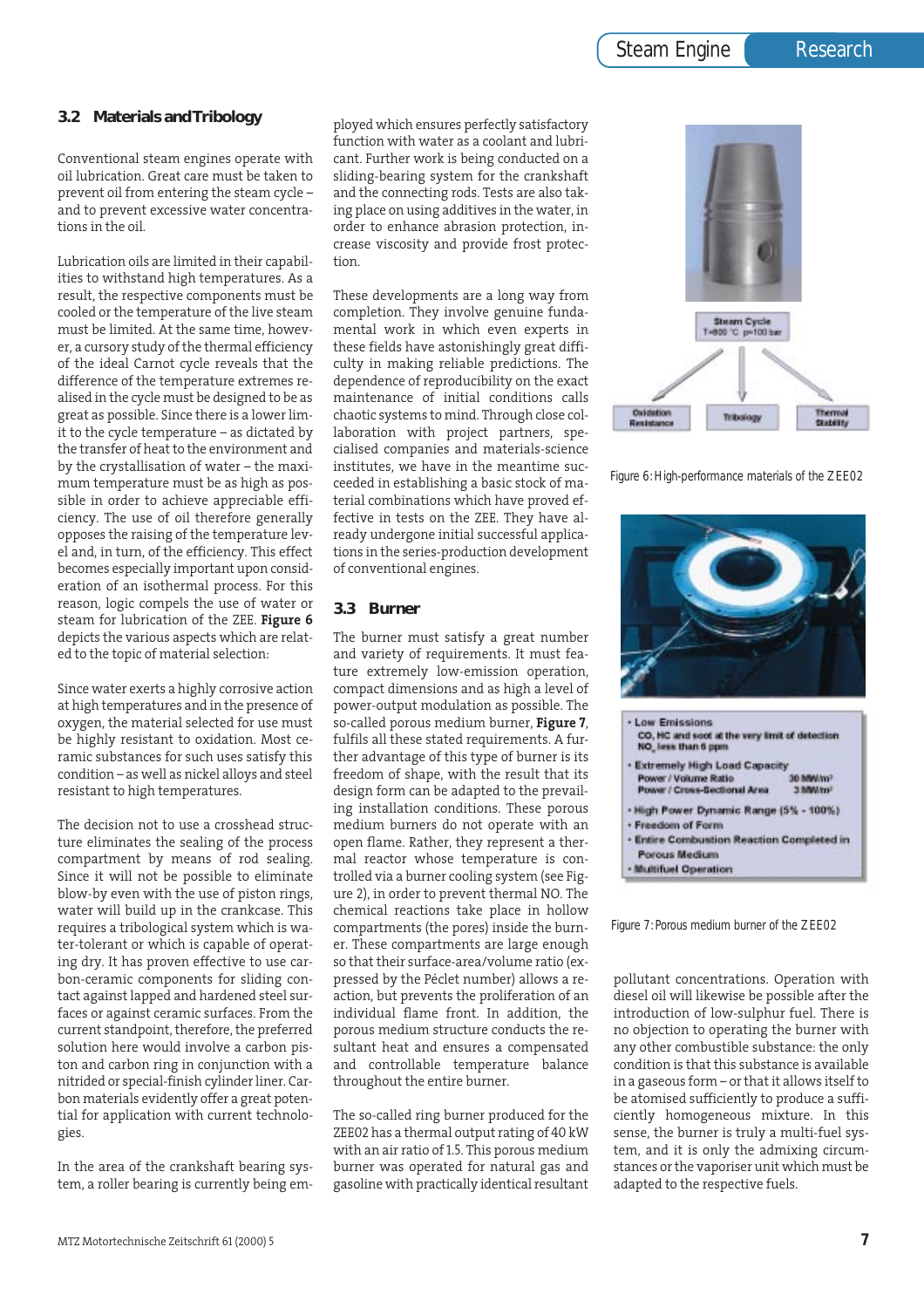#### **3.4 Steam Generator**

The conversion of thermal energy into the medium of operation takes place in the steam generator (see **Figure 8**). The power rating is approx. 40 kW, and the configuration is ring-formed around the cylinder. This steam generator was designed by IAV and manufactured by its project partners. This generator design features twelve individual tubes made of austenitic steel. They are coiled similar to a spring washer and are stacked on top of each other, each with an offset of 30°.

The result is a compact configuration which, together with the burner, allows the passing of the exhaust gas axially past the cylinder. This produces the introduction of heat into the engine process of approximately 15% of the indicated output rating.

#### **3.5 Closed-loop Control**

The operational cycle of the ZEE also places novel demands on the control system employed. After all, such a vehicle engine may not differ essentially in its operational behaviour – especially in its dynamics – from that of a conventional powertrain. The control requirements and systems, on the other hand, are basically different from those of internal combustion engines. It is necessary to distinguish between two different systems:

- 1. The pure open-loop control of quantity flow with the aid of the intake units
- 2. The closed-loop-controlled maintenance of steam quality with the aid of the burner / steam-generation system.

The first system basically corresponds to a conventional injection system (with mechanical or hydraulic control). The second system must compensate for the influence of the steam states which is brought about by the change in the load or by a change in speed. Without closed-loop control, however, this is not possible on a stable basis for stationary operation. This is because each manipulated variable exerts a lesser or greater influence on all controlled variables. In addition, each link in the closedloop chain has a different response time. For this reason, it is necessary to provide closed-loop control to ensure the required values for the three variables pressure, temperature and steam flow, with the manipulated variables pump speed, burner output and delay angle (cut-off).

In addition, the various response times must be taken into due consideration. The burner, for example, will react within mil-



*Figure 8: Steam generator of the ZEE02*

liseconds. The steam generator, on the other hand, operates within a range of seconds. This leads to a modification in steam quality in processes subjected purely to open-loop control. The purpose of the closed-loop ZEE control system is to prevent fluctuating steam quality from becoming noticeable and to avoid the impairment of the dynamic vehicle behaviour. At present, the test-bench results obtained for the ZEE02 are being used as a basis for developing a controller for its vehicle-suitable successor, the ZEE03. In view of this objective, it is necessary, in addition to the hardware, to provide software tools which simulate the entire steam cycle – including the engine-operation process and the burner/steam-generator system – and to test them with respect to closed-loop control strategies.

#### **4 Results**

The ZEE02 described in the previous section has been operated both as a conventional steam engine with an external burner and an unheated expansion chamber (i.e., Rankine cycle), as well as with isothermal process control. This enabled a direct comparison. The trials took 18 months to perform and were accompanied by numerous component tests.

Engine-map ranges in the US FTP-75 cycle relevant to fuel consumption were measured for a medium-range passenger car. To allow comparison, the ZEE results were extrapolated by computer for application to the performance class of a 1.9-litre 4-cylinder diesel TDI engine, and to its mechanical friction losses. Owing to the different performance characteristics, the gear and rearaxle transmission was adapted to the ZEE, so that in this hypothetical vehicle the driving conditions were comparable to those of series vehicles. The trials with the ZEE02 took place with natural gas; owing to the comparability of the consumption data, however, it was possible to convert them to diesel-energy equivalents.

#### **4.1 Engine-map Comparison between ZEE and TDI Diesel**

**Figure 9** compares the fuel-consumption map of a diesel engine to that of the ZEE02. Since the ZEE can operate directly, without a gear system, results were recorded with respect to vehicle speed in order to allow valid comparison (this corresponds to the diesel engine in 5th gear).

It is obvious that the ZEE does not achieve the peak efficiency of the diesel engine, represented at its best point with a specific consumption of 207 g/kWh. The best point for ZEE is 355 g/kWh; however, this is in a map range which corresponds to normal urban vehicle operation.

#### **4.2 Comparison of Characteristics of the ZEE with other Engines**

If the comparison described in Section 4.1 above is carried further, and if the testbench results are applied to a driving cycle, then conclusions may be drawn with respect to cycle fuel consumption and emissions. **Figure 10** shows consumption and emission comparisons for a US FTP-75 cycle. This figure compares the results of the ZEE02 with those of the 1.9-litre TDI diesel, a 1.6-litre spark-ignition engine and the Mitsubishi Carisma as a GDI.

According to these data, a steam engine in accordance with the conventional principle achieves a consumption figure of almost 15 litres / 100 km, a totally unacceptable value even at this early stage of development. With 8.3 litres / 100 km, the ZEE02 achieves the level of the spark-ignition engine with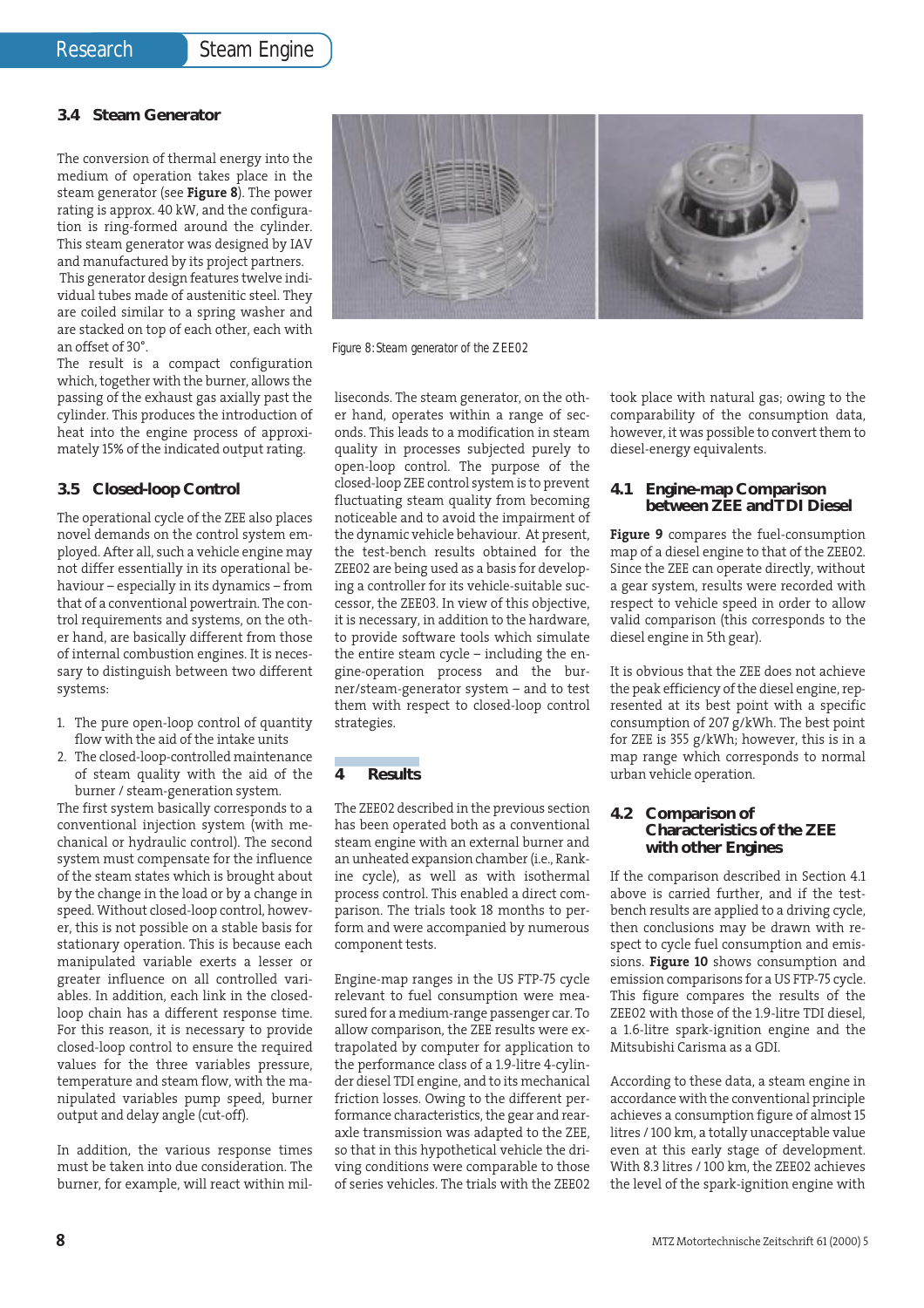

*Figure 9:The ZEE in comparison with specific fuel consumption and torque characteristics of modern combustion engines* 





*Figure 10:The ZEE in comparison with modern combustion engines. Pollutant emissions and fuel consumption of a mid-size category car in the US FTP-75 cycle*

intake-manifold fuel injection, and still offers even further significant potential with the parameters selected here for pressure and temperature of the working medium. The steam temperature of 900°C represents a preview of the ZEE03 (Section 5). The comparisons clearly show that an advanced steam engine has the potential for achieving the level of a DI diesel engine in fuel consumption. The results show the expected emissions behaviour. The non-combusted constituents of the exhaust gas are at the very threshold of detection, and will therefore not be further discussed here.  $NO<sub>x</sub>$  emissions are significantly below the SULEV limit value and show further potential, depending on fuel consumption.

# **5 Outlook**

The results documented here describe the status of technical development as of mid-1999. The ZEE02 unit was designed as a stationary engine and served to demonstrate the potential of the concept. Owing to sluggish adaptation systems, this model is not suitable for actual dynamic requirements. In addition, the coaxial configuration of cylinder and burner/steam generator has proved to be unsuitable for multi-cylinder models. Since the middle of 1998, therefore, IAV has worked on a concept for a successor model, the ZEE03.

#### **5.1 ZEE03**

The design of the ZEE03 is based on knowledge obtained from stationary-engine tests. The following aspects served as pri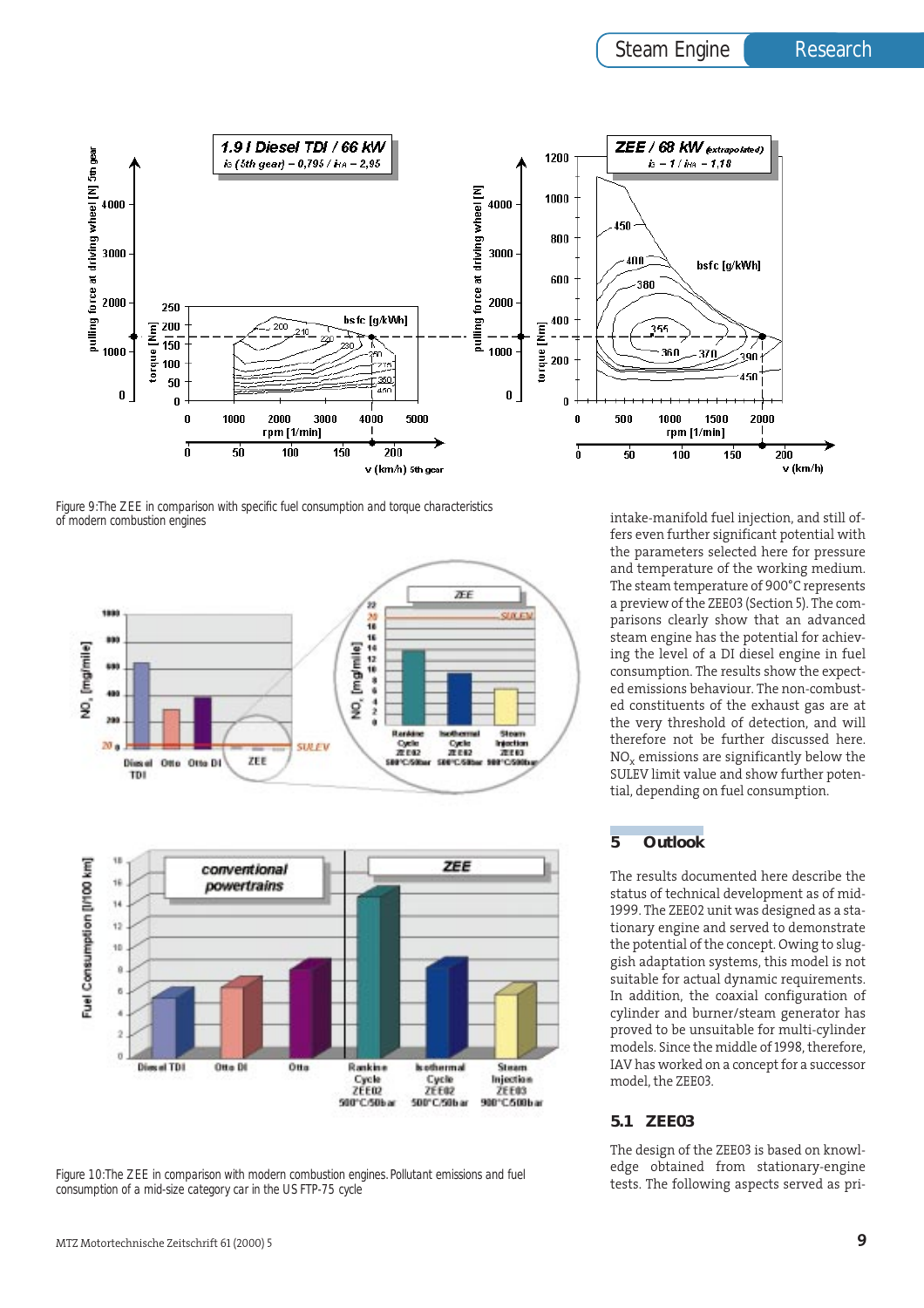mary criteria in the conceptional design of this engine:

- Compact type of construction
- Capability of being installed in a compact car
- Ongoing enhancement of efficiency.

As a result, considerable constructional differences are apparent in **Figure 11**, which shows a 3-cylinder in-line engine variation. The burner and steam generator are each configured to the side of the powertrain, and exhaust gas flows laterally through the cylinder head. The so-called superheater unit is located in the cylinder head, and allows the cylinder to be kept cooler than for the ZEE02. In order to achieve a surface area as large as possible for the superheater, live steam is passed via an intake unit and through a tubular bank around which exhaust gas flows.

A special feature here is the intake units, which are similar to injectors. The feasibility of this system is based on the elevation of the system pressure to 500 bar, and the maintenance of the steam temperature at 500°C, which amounts to supercritical steam conditions. The density here is 257 kg/m3, approx. one quarter that of liquid water. It can be fed in through relatively small cross-sections. The injected working medium is heated to the final cycle temperature in the superheater tubular bank, with the result that the injector and the steam generator are subjected to the relatively moderate temperature of 500°C. The following benefits result:

– no moving parts in extremely hot areas  $(i.e., T > 600^{\circ}C)$ 

| Number of cylinders:         | 3                     |
|------------------------------|-----------------------|
| Displacement:                | $992$ cm <sup>3</sup> |
| Cylinder bore:               | 90 mm                 |
| Stroke:                      | 52 mm                 |
| Max. burner performance:     |                       |
| $-$ Burner 1: 3 x 36 kW $=$  | 108 kW                |
| $-$ Burner 2: 3 x 36 kW $=$  | 108 kW                |
| Output rating:               | 50 kW                 |
| Rated engine speed:          | 2000 rpm              |
| Maximum engine speed:        | 2500 rpm              |
| Rated torque:                | 300 Nm                |
| Maximum torque               |                       |
| (overload operation):        | 500 Nm                |
| Speed range of rated torque: | 200  1500 rpm         |

*Table 2: Main data ZEE03*



*Figure 11:The ZEE in comparison with a modern combustion engine: ZEE03 components and size comparison*

- additional increase in steam temperature, up to 900°C, depending on load and engine speed, resulting in further advantages:
- Smaller installation size of the powertrain, as a result of smaller steam massflow quantities
- Employment of more economical materials and jointing techniques in the steam generator.

The characteristic data of the ZEE03 are listed in **Table 2**.

#### **5.2 Installation Study and Further Development Tendencies**

No insurmountable obstacles have occurred in the course of development until now. Nevertheless, the great number of detail problems must not be underestimated. One essential criterion for the capability for series production of innovative power units such as the ZEE is, for example, their overall installed size. The integration of new concepts into existing vehicle packages is critical for assuring acceptance. The CAD installation study (see front illustration) shows that it is possible to integrate an advanced steam engine with its auxiliaries into the engine compartment of a compact car.

There are also additional thematic areas with problems which have not yet been solved and which will require greater attention in the future. Many of these questions, for example those involving comfort and starting behaviour, can be answered only with an operational vehicle.

An additional problem area is frost protection for the feed-water cycle. This problem can be solved; the question is only which of the possible alternatives will be selected. Heating up the feed water from time to time is one possibility. This particular method has already been chosen by Saab. [5] Using additives in the feed water is also feasible, and investigations are currently being conducted on this area.

Solutions to the still-open questions until the year 2001 (the end of the supported project) will reveal the extent to which the ZEE is a concept capable of development to series production. At present, we assume that development of the ZEE to readiness for series production will require a period of an additional 5 to 7 years.

#### **6 Summary**

A number of problems must be solved before the ZEE is ready for series production and before it has reached a state of suitability for daily use. The following, however, may be stated in summary from the present standpoint:

Steam engines are feasible as vehicle power units, and can satisfy currently applicable requirements for powertrain operation.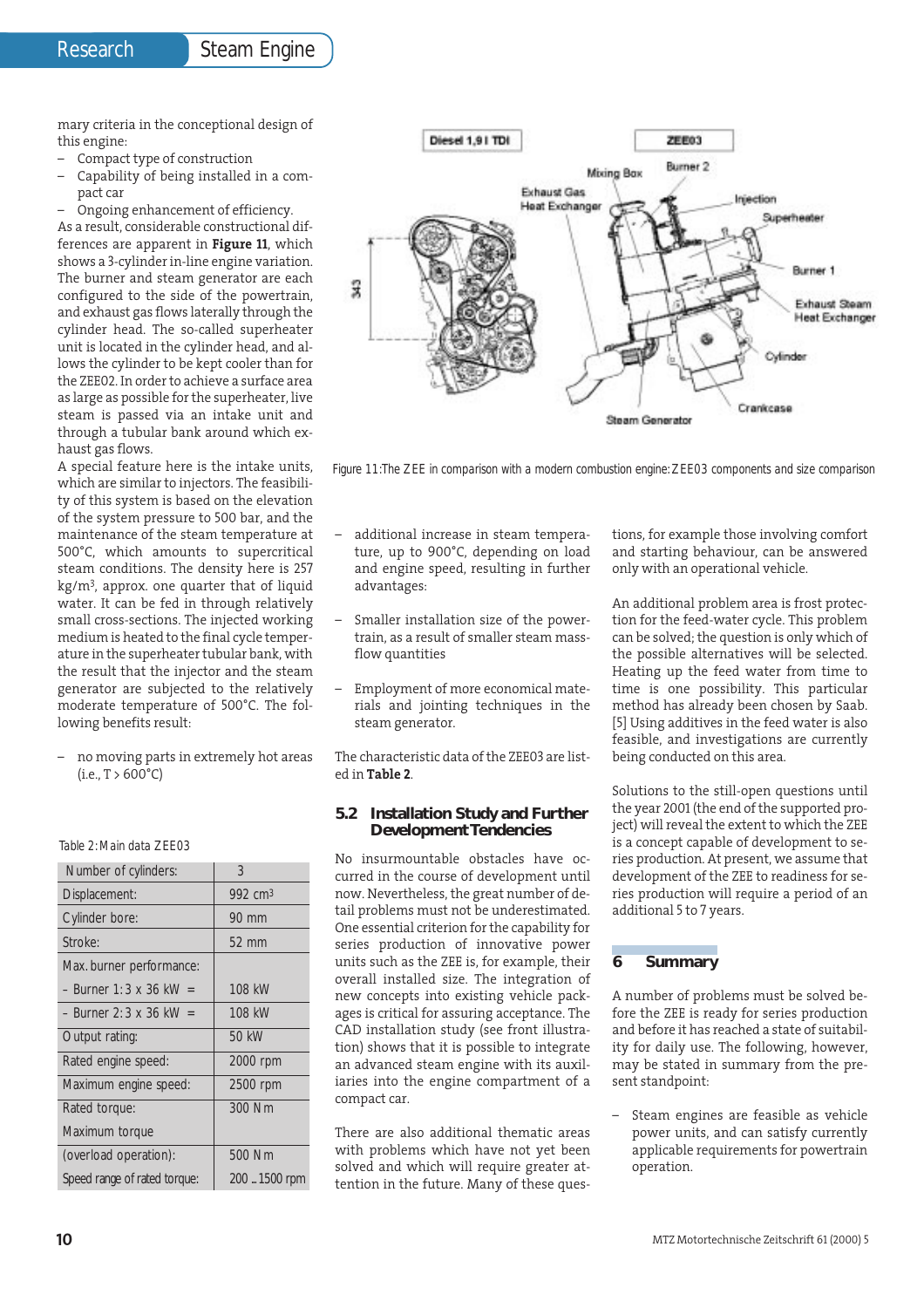- The ZEE is able to resolve the conflict in objectives between low exhaust emissions and good efficiency. It shows the potential for achieving the fuel consumption of a diesel-powered vehicle with observance of the SULEV norm and without employing exhaust-gas aftertreatment.
- The weight-to-power ratio and the overall installed size will achieve the level of present vehicle powertrains.
- Owing to the fuel versatility of the ZEE, it is not dependent on a particular type or quality of fuels. Utilisation of existing

infrastructure facilities opens up the possibility of the transition from fossil to regenerative power operation while using the same power unit.

#### **References**

- [1] Tieroff, Heinz: Die Kolbendampfmaschine, Band I. Fachbuchverlag Leipzig 1956
- [2] Hoagland,L.C.; Demler,R.L.; Gerstmann,J.: Design Features and Initial Performance Data on a Automotive Steam Engine, Part I – Overall Powerplant Description and Performance. SAE 740295
- [3] Syniuta,W.D.; Palmer,R.M.: Design Features and Initial Performance Data on a Automotive Steam Engine, Part II – Reciprocating Steam Expander – Design Features and Performance. SAE 740296
- [4] Demler,R.L.: The Application of the Positive Displacement Reciprocating Steam Expander to the Passenger Car. SAE 760342
- [5] Platell,O.B.: Progress of Saab Scania's Steam Power Project. SAE 760344